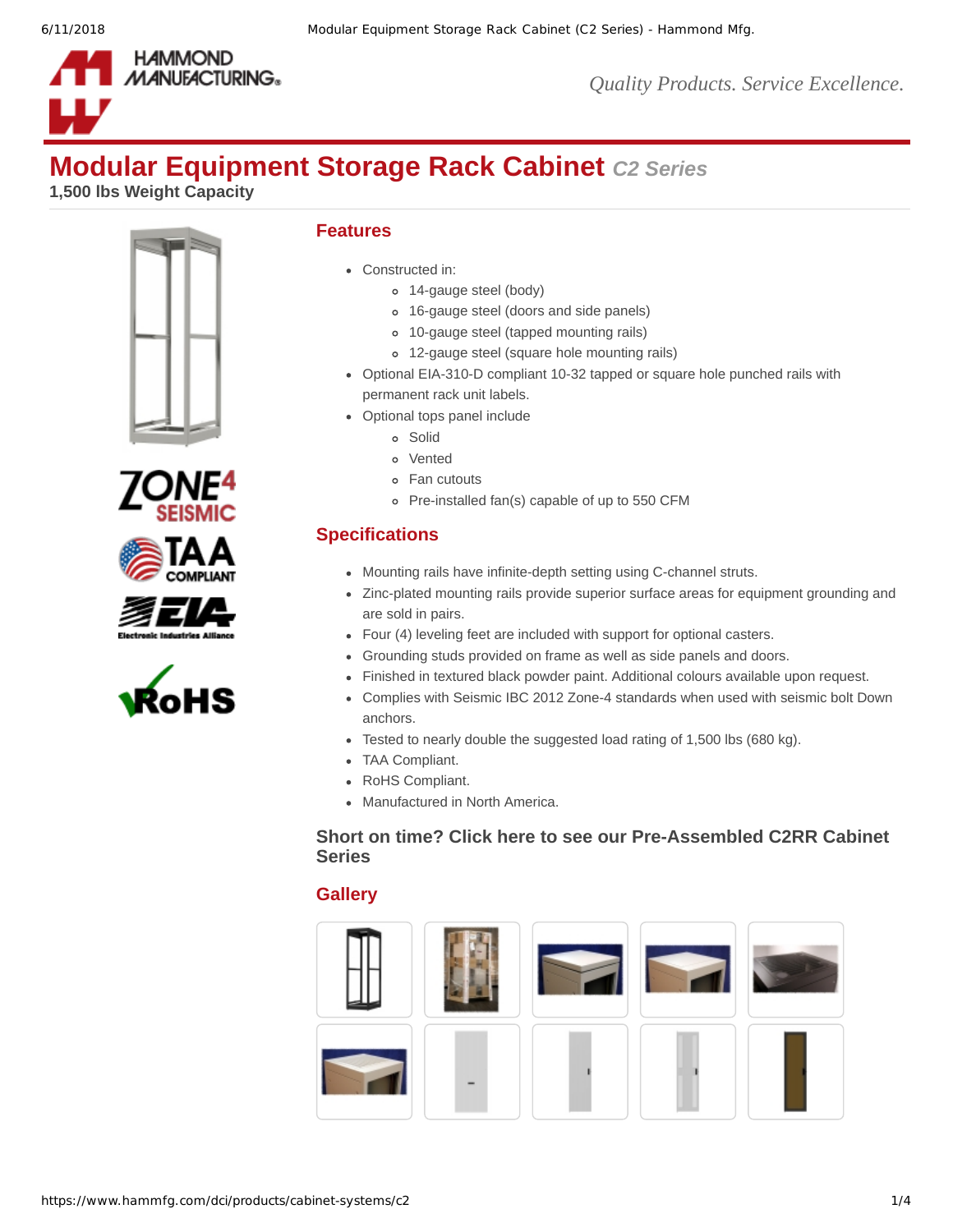6/11/2018 Modular Equipment Storage Rack Cabinet (C2 Series) - Hammond Mfg.













# **Accessories**

- $\bullet$
- $\bullet$
- [C2/C3 Bolt Down Kit](https://www.hammfg.com/dci/products/accessories/cbdk4?referer=197) **[Desk Unit](https://www.hammfg.com/dci/products/accessories/cwx?referer=197)**  $\bullet$
- [Door Adapter Rack Mount Kit](https://www.hammfg.com/dci/products/accessories/cba?referer=197) **· · · · · · · · [Door Adapter Cable Entry Kit](https://www.hammfg.com/dci/products/accessories/cce?referer=197)**
- 
- [Vertical Cabinet Cable Manager with Door](https://www.hammfg.com/dci/products/accessories/vcmds?referer=197) [Vertical Cable Tray](https://www.hammfg.com/dci/products/accessories/vct?referer=197)
- 
- [Horizontal Hinged Cable Manager](https://www.hammfg.com/dci/products/accessories/pcmdd?referer=197) [Cable Management Arm](https://www.hammfg.com/dci/products/accessories/cguide?referer=197)
- [Horizontal Ring Cable Manager](https://www.hammfg.com/dci/products/accessories/rb-hrm?referer=197) [Outlet Strips](https://www.hammfg.com/dci/products/accessories/outlet-strips?referer=197)
- [Mounting Hardware](https://www.hammfg.com/dci/products/accessories/mounting-hardware?referer=197) **Access Contact Access [Rack Panels](https://www.hammfg.com/dci/products/accessories/panels?referer=197)**
- $\bullet$
- [Medium Caster Set](https://www.hammfg.com/dci/products/accessories/ccst?referer=197)
- [Cabinet Fan Tops](https://www.hammfg.com/dci/products/accessories/c2tf?referer=197) **[Side Panel Locking Kit](https://www.hammfg.com/dci/products/accessories/cspqtrl?referer=197)**
- [Cabinet Door Replacement Lock](https://www.hammfg.com/dci/products/accessories/cdqtrl?referer=197) **[Cabinet Baying/Ganging/Joining Kit](https://www.hammfg.com/dci/products/accessories/cgh01?referer=197)** 
	-
	-
- [Shelves](https://www.hammfg.com/dci/products/accessories/shelves?referer=197) **[Rack Mount Locking Storage Drawer](https://www.hammfg.com/dci/products/accessories/rdrw?referer=197) Rack Mount Locking Storage Drawer** 
	-
- [Cable Lacing Bar](https://www.hammfg.com/dci/products/accessories/clb?referer=197) **[Horizontal Lacing Strip](https://www.hammfg.com/dci/products/accessories/hcm?referer=197)** 
	-
	-
	-
	- [Grounding](https://www.hammfg.com/dci/products/accessories/grounding?referer=197) **[Caster Set](https://www.hammfg.com/dci/products/accessories/1425b?referer=197)**

# **C2 Open Frames**

| Part No.     | Part No.            |        | <b>Overall Dimensions</b> |       | Rack       | <b>Usable Mounting Dimensions</b> |       | <b>Mounting Rail Options</b> |                    |
|--------------|---------------------|--------|---------------------------|-------|------------|-----------------------------------|-------|------------------------------|--------------------|
| <b>Black</b> | RAL 7035 Light Gray | Height | Width                     | Depth | Units      | Height                            | Depth | Tapped 10-32                 | <b>Square Hole</b> |
| C2F193523BK1 | C2F193523LG1        | 43.16  | 23.00                     | 23.62 | <b>20U</b> | 35.06                             | 21.63 | <b>CCR35TZPL</b>             | CPR35SZPL          |
| C2F193531BK1 | C2F193531LG1        | 43.16  | 23.00                     | 31.50 | <b>20U</b> | 35.06                             | 29.50 | <b>CCR35TZPL</b>             | CPR35SZPL          |
| C2F193536BK1 | C2F193536LG1        | 43.16  | 23.00                     | 36.00 | <b>20U</b> | 35.06                             | 34.00 | <b>CCR35TZPL</b>             | CPR35SZPL          |
| C2F194223BK1 | C2F194223LG1        | 50.16  | 23.00                     | 23.62 | <b>24U</b> | 42.06                             | 21.63 | <b>CCR42TZPL</b>             | CPR42SZPL          |
| C2F194231BK1 | C2F194231LG1        | 50.16  | 23.00                     | 31.50 | <b>24U</b> | 42.06                             | 29.50 | <b>CCR42TZPL</b>             | CPR42SZPL          |
| C2F194236BK1 | C2F194236LG1        | 50.16  | 23.00                     | 36.00 | <b>24U</b> | 42.06                             | 34.00 | <b>CCR42TZPL</b>             | CPR42SZPL          |
| C2F194923BK1 | C2F194923LG1        | 57.16  | 23.00                     | 23.62 | 28U        | 49.06                             | 21.63 | <b>CCR49TZPL</b>             | CPR49SZPL          |
| C2F194931BK1 | C2F194931LG1        | 57.16  | 23.00                     | 31.50 | <b>28U</b> | 49.06                             | 29.50 | <b>CCR49TZPL</b>             | CPR49SZPL          |
| C2F194936BK1 | C2F194936LG1        | 57.16  | 23.00                     | 36.00 | 28U        | 49.06                             | 34.00 | <b>CCR49TZPL</b>             | CPR49SZPL          |
| C2F195623BK1 | C2F195623LG1        | 64.16  | 23.00                     | 23.62 | 32U        | 56.06                             | 21.63 | <b>CCR56TZPL</b>             | CPR56SZPL          |
| C2F195631BK1 | C2F195631LG1        | 64.16  | 23.00                     | 31.50 | 32U        | 56.06                             | 29.50 | <b>CCR56TZPL</b>             | CPR56SZPL          |
| C2F195636BK1 | C2F195636LG1        | 64.16  | 23.00                     | 36.00 | 32U        | 56.06                             | 34.00 | <b>CCR56TZPL</b>             | CPR56SZPL          |
| C2F196323BK1 | C2F196323LG1        | 71.16  | 23.00                     | 23.62 | 36U        | 63.06                             | 21.63 | <b>CCR63TZPL</b>             | CPR63SZPL          |
| C2F196331BK1 | C2F196331LG1        | 71.16  | 23.00                     | 31.50 | 36U        | 63.06                             | 29.50 | <b>CCR63TZPL</b>             | CPR63SZPL          |
| C2F196336BK1 | C2F196336LG1        | 71.16  | 23.00                     | 36.00 | 36U        | 63.06                             | 34.00 | <b>CCR63TZPL</b>             | CPR63SZPL          |
| C2F197023BK1 | C2F197023LG1        | 78.16  | 23.00                     | 23.62 | 40U        | 70.06                             | 21.63 | <b>CCR70TZPL</b>             | CPR70SZPL          |
| C2F197031BK1 | C2F197031LG1        | 78.16  | 23.00                     | 31.50 | 40U        | 70.06                             | 29.50 | <b>CCR70TZPL</b>             | CPR70SZPL          |
| C2F197036BK1 | C2F197036LG1        | 78.16  | 23.00                     | 36.00 | 40U        | 70.06                             | 34.00 | <b>CCR70TZPL</b>             | CPR70SZPL          |
| C2F197823BK1 | C2F197823LG1        | 86.91  | 23.00                     | 23.62 | 45U        | 78.81                             | 21.63 | <b>CCR78TZPL</b>             | CPR78SZPL          |
| C2F197831BK1 | C2F197831LG1        | 86.91  | 23.00                     | 31.50 | 45U        | 78.81                             | 29.50 | <b>CCR78TZPL</b>             | CPR78SZPL          |
| C2F197836BK1 | C2F197836LG1        | 86.91  | 23.00                     | 36.00 | 45U        | 78.81                             | 34.00 | <b>CCR78TZPL</b>             | CPR78SZPL          |
| C2F198523BK1 | C2F198523LG1        | 93.91  | 23.00                     | 23.62 | 49U        | 85.81                             | 21.63 | <b>CCR85TZPL</b>             | CPR85SZPL          |
| C2F198531BK1 | C2F198531LG1        | 93.91  | 23.00                     | 31.50 | 49U        | 85.81                             | 29.50 | <b>CCR85TZPL</b>             | CPR85SZPL          |
| C2F198536BK1 | C2F198536LG1        | 93.91  | 23.00                     | 36.00 | 49U        | 85.81                             | 34.00 | <b>CCR85TZPL</b>             | CPR85SZPL          |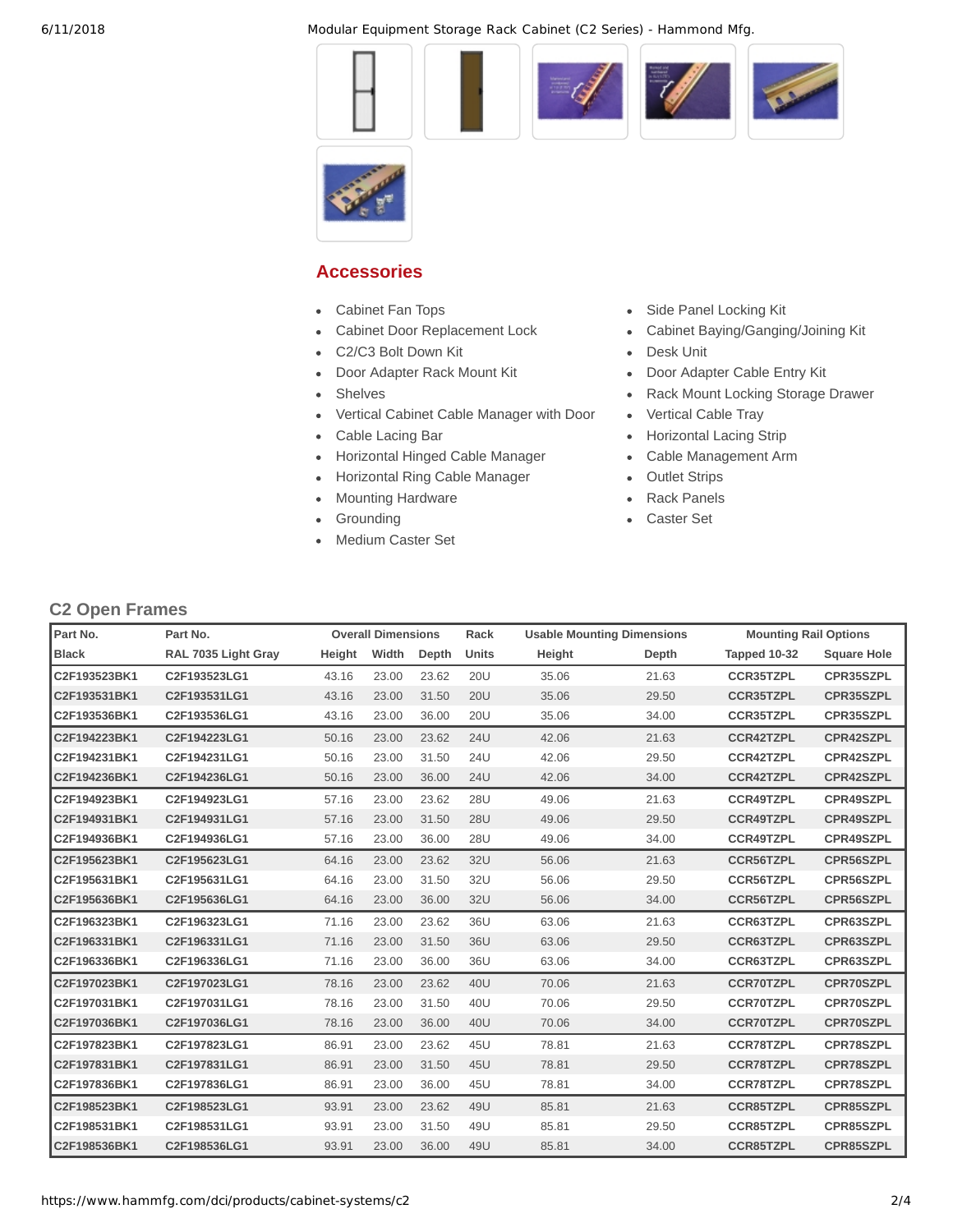#### 6/11/2018 Modular Equipment Storage Rack Cabinet (C2 Series) - Hammond Mfg.

### **C2 Doors**

|                      | Part No.           | Part No.            | <b>Use with Cabinet</b> |        |
|----------------------|--------------------|---------------------|-------------------------|--------|
| Door Type            | <b>Black</b>       | RAL 7035 Light Gray | <b>Rack Units</b>       | Height |
|                      | CDF1935SBK1        | CDF1935SLG1         | <b>20U</b>              | 35.00  |
|                      | CDF1942SBK1        | <b>CDF1942SLG1</b>  | <b>24U</b>              | 42.00  |
|                      | CDF1949SBK1        | <b>CDF1949SLG1</b>  | <b>28U</b>              | 49.00  |
| Solid                | <b>CDF1956SBK1</b> | <b>CDF1956SLG1</b>  | 32U                     | 56.00  |
|                      | <b>CDF1963SBK1</b> | CDF1963SLG1         | 36U                     | 63.00  |
|                      | <b>CDF1970SBK1</b> | <b>CDF1970SLG1</b>  | 40U                     | 70.00  |
|                      | <b>CDF1978SBK1</b> | <b>CDF1978SLG1</b>  | 45U                     | 78.75  |
|                      | <b>CDF1985SBK1</b> | <b>CDF1985SLG1</b>  | 49U                     | 85.75  |
|                      | <b>CDF1935LBK1</b> | <b>CDF1935LLG1</b>  | <b>20U</b>              | 35.00  |
|                      | CDF1942LBK1        | <b>CDF1942LLG1</b>  | <b>24U</b>              | 42.00  |
|                      | CDF1949LBK1        | CDF1949LLG1         | 28U                     | 49.00  |
| <b>Louvered Door</b> | <b>CDF1956LBK1</b> | <b>CDF1956LLG1</b>  | 32U                     | 56.00  |
|                      | <b>CDF1963LBK1</b> | CDF1963LLG1         | 36U                     | 63.00  |
|                      | <b>CDF1970LBK1</b> | <b>CDF1970LLG1</b>  | 40U                     | 70.00  |
|                      | <b>CDF1978LBK1</b> | <b>CDF1978LLG1</b>  | 45U                     | 78.75  |
|                      | <b>CDF1985LBK1</b> | <b>CDF1985LLG1</b>  | 49U                     | 85.75  |
| Perforated Door      | <b>CDF1970VBK1</b> | <b>CDF1970VLG1</b>  | 40U                     | 70.00  |
|                      | <b>CDF1978VBK1</b> | <b>CDF1978VLG1</b>  | 45U                     | 78.75  |
|                      | C2DF1935PBK1       | Not Available       | <b>20U</b>              | 35.00  |
|                      | C2DF1942PBK1       | Not Available       | <b>24U</b>              | 42.00  |
|                      | C2DF1949PBK1       | Not Available       | <b>28U</b>              | 49.00  |
| <b>Window Door</b>   | C2DF1956PBK1       | Not Available       | 32U                     | 56.00  |
|                      | C2DF1963PBK1       | Not Available       | 36U                     | 63.00  |
|                      | C2DF1970PBK1       | C2DF1970PLG1        | 40U                     | 70.00  |
|                      | C2DF1978PBK1       | Not Available       | 45U                     | 78.75  |
|                      | C2DF1985PBK1       | Not Available       | 49U                     | 85.75  |
| Vented Acrylic Door  | CDF1970VPBK1       | CDF1970VPLG1        | 40U                     | 70.00  |
|                      | CDF1978VPBK1       | CDF1978VPLG1        | 45U                     | 78.75  |

# **C2 Side Panels (Sold in Pairs)**

| Part No.          | Part No.            |                   | Use with Cabinet Frame |       |           |
|-------------------|---------------------|-------------------|------------------------|-------|-----------|
| <b>Black</b>      | RAL 7035 Light Gray | <b>Rack Units</b> | Height                 | Depth | Part No.  |
| <b>CSP3523BK1</b> | CSP3523LG1          | <b>20U</b>        | 35.00                  | 23.63 | C2F193523 |
| <b>CSP4223BK1</b> | <b>CSP4223LG1</b>   | <b>24U</b>        | 42.00                  | 23.63 | C2F194223 |
| CSP4923BK1        | CSP4923LG1          | 28U               | 49.00                  | 23.63 | C2F194923 |
| <b>CSP5623BK1</b> | <b>CSP5623LG1</b>   | 32U               | 56.00                  | 23.63 | C2F195623 |
| <b>CSP6323BK1</b> | <b>CSP6323LG1</b>   | 36U               | 63.00                  | 23.63 | C2F196323 |
| <b>CSP7023BK1</b> | <b>CSP7023LG1</b>   | 40U               | 70.00                  | 23.63 | C2F197023 |
| CSP7823BK1        | <b>CSP7823LG1</b>   | 45U               | 78.75                  | 23.63 | C2F197823 |
| CSP8523BK1        | <b>CSP8523LG1</b>   | 49U               | 85.75                  | 23.63 | C2F198523 |
| <b>CSP3531BK1</b> | CSP3531LG1          | <b>20U</b>        | 35.00                  | 31.50 | C2F193531 |
| <b>CSP4231BK1</b> | <b>CSP4231LG1</b>   | <b>24U</b>        | 42.00                  | 31.50 | C2F194231 |
| <b>CSP4931BK1</b> | CSP4931LG1          | 28U               | 49.00                  | 31.50 | C2F194931 |
| <b>CSP5631BK1</b> | <b>CSP5631LG1</b>   | 32U               | 56.00                  | 31.50 | C2F195631 |
| <b>CSP6331BK1</b> | CSP6331LG1          | 36U               | 63.00                  | 31.50 | C2F196331 |
| <b>CSP7031BK1</b> | <b>CSP7031LG1</b>   | 40U               | 70.00                  | 31.50 | C2F197031 |
| CSP7831BK1        | CSP7831LG1          | 45U               | 78.75                  | 31.50 | C2F197831 |
| <b>CSP8531BK1</b> | CSP8531LG1          | 49U               | 85.75                  | 31.50 | C2F198531 |
| <b>CSP3536BK1</b> | CSP3536LG1          | <b>20U</b>        | 35.00                  | 36.00 | C2F193536 |
| <b>CSP4236BK1</b> | <b>CSP4236LG1</b>   | <b>24U</b>        | 42.00                  | 36.00 | C2F194236 |
| <b>CSP4936BK1</b> | CSP4936LG1          | 28U               | 49.00                  | 36.00 | C2F194936 |
| <b>CSP5636BK1</b> | <b>CSP5636LG1</b>   | 32U               | 56.00                  | 36.00 | C2F195636 |